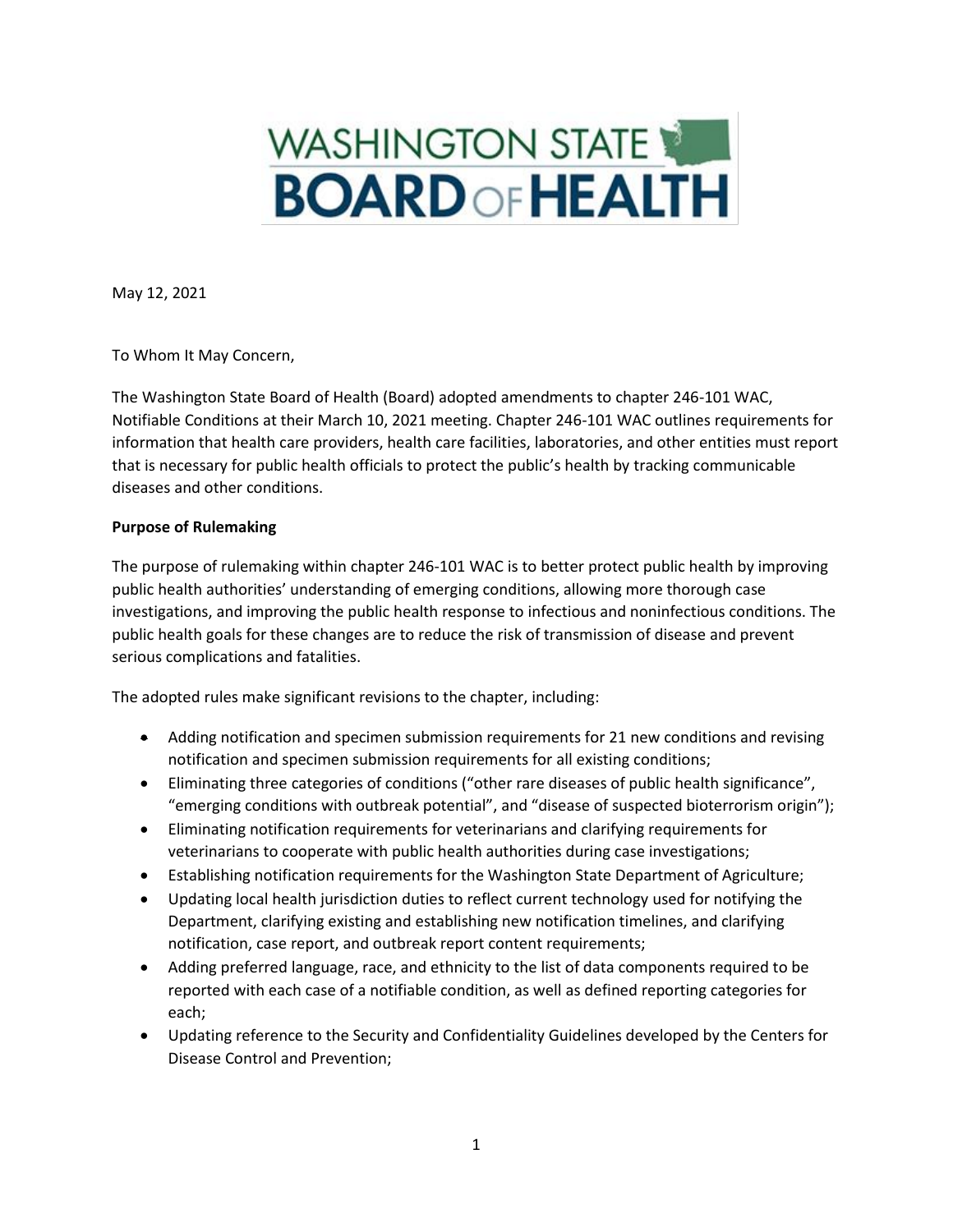- Updating statutory references throughout the chapter as well as making editorial revisions to be consistent with legislation that passed during the 2020 legislative session (Engrossed Substitute House Bill 1551, Modernizing the control of certain communicable diseases); and
- Improving overall clarity and usability of the chapter by merging health care provider and facilities rules, repealing unnecessary rules, clarifying requirements for suspected cases of notifiable conditions, and revising language consistent with clear rule writing standards.

The adopted rules will become effective January 31, 2022. A copy of the adopted rules are attached.

# **Changes to the Proposed Rules**

The adopted rules are different from the text of the proposed rule as it was published in the Washington State Register 21-11-040. The following clarifying and non-substantive changes were made to the proposed rules upon adoption:

- A. **WAC 246-101-010 Definitions, abbreviations, and acronyms.** In subsection 13, the definition of "health care-associated infection" was revised to replace the reference to "admission to the hospital" with "admission to the health care facility." This revision provides consistency between other definitions in the chapter.
- B. **WAC 246-101-101 Notifiable conditions – Health care providers and health care facilities.** In Table HC-1 (Conditions Notifiable by Health Care Providers and Health Care Facilities), the spelling of amebic meningitis was revised to reflect the spelling used by the Centers for Disease Control and Prevention.
- C. **WAC 246-101-201 Notifiable conditions – Laboratories.** In Table Lab-1 (Conditions Notifiable by Laboratory Directors), the spelling of amebic meningitis was revised to reflect the spelling used by the Centers for Disease Control and Prevention.
- D. **WAC 246-101-635 Special Conditions – AIDS and HIV – Department.** Changed the tense of "report" in subsection (2)(b) from present to past, so that the subsection reads: "Referral of the individual tested, diagnosed, or reported with HIV to social and medical services." The revision is consistent with other changes in WAC 246-101-635.

# **Comments on Proposed Rules**

The Board received written comments from more than 60 individuals and organizations during the formal public comment period and received verbal testimony from 13 individuals at the public rules hearing held on March 10, 2021. The following table is a summary of comments received on the proposed rules and the Board's response:

| <b>Comments on the Proposed Rule</b>                                                                         |
|--------------------------------------------------------------------------------------------------------------|
| Topic: Aspergillus Infection/Aspergillosis (WAC 246-101-101 & WAC 246-101-201)                               |
| <b>Comment:</b> Add aspergillus infection/aspergillosis to the list of notifiable conditions. Require health |
| care facilities to notify the public (e.g. families and caregivers) of instances of aspergillosis.           |
| Response: No change. Adding aspergillus infection/aspergillosis is outside of the rulemaking scope as        |
| defined in the CR-101, which outlines the list of potential new conditions to be considered for inclusion    |
| in the proposed rules. Aspergillus infection and/or aspergillosis was not included in the list.              |
|                                                                                                              |
| Requiring public notification of diseases or other conditions is outside the scope of chapter 246-101        |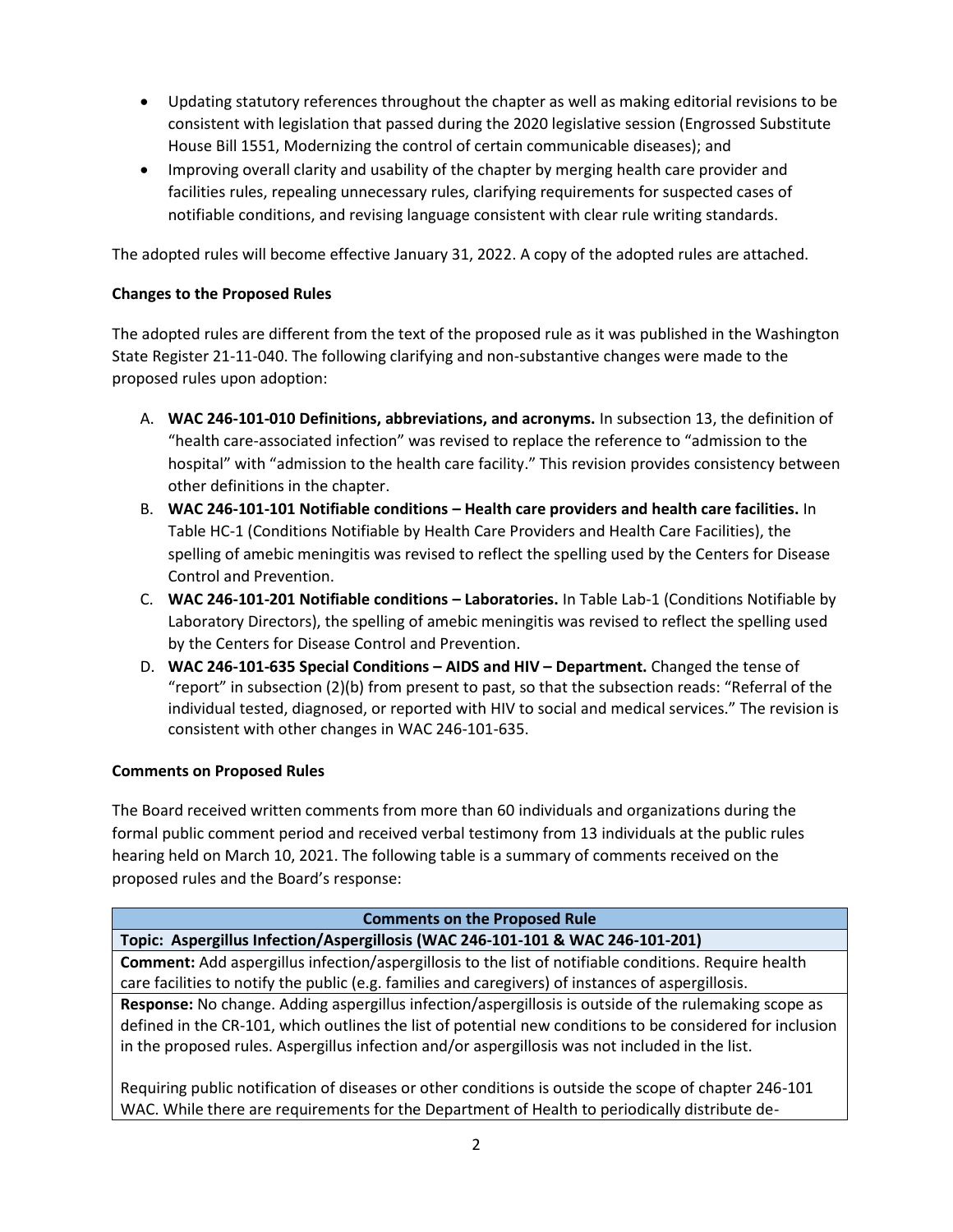identified statistical summaries and epidemiological studies based on individual case, laboratory, and investigation reports, the rules do not have requirements for public notification of disease or conditions. The Board may choose to consider addition of this condition explicitly in future rule updates.

## **Topic: Reporting of Race, Ethnicity, and Language Data (WAC 246-101-011)**

**Comment:** Collection of disaggregated data for race, ethnicity, and language is necessary to accurately represent diverse communities, identify disparate impact, inform public health strategies, provide culturally and linguistically appropriate outreach and services, and inform the prioritization of resources. Revise WAC 246-101-011 to clarify that patient race, ethnicity, and preferred language reporting is voluntary. Include additional reporting categories for race (e.g., Brazilian) and preferred language (e.g., Mayan indigenous languages). Revisit race, ethnicity, and preferred language reporting categories within the year for refinement.

**Response:** No change. Detailed reporting categories for race, ethnicity, and language, which were informed by community organization input and feedback, were included in the proposed rules. As written, the reporting categories for race, ethnicity, and preferred language allow the patient to decline response. Incorporating the additional revisions suggested would require further engagement with subject matter and community experts, filing a new CR-102, and conducting another public rules hearing, which would have delayed the adoption and implementation of the rules. The rules will not go into effect until January 31, 2022 and staff are unable to make revisions within the year.

### **Topic: Require Additional Demographic Reporting (WAC 246-101-011)**

**Comment:** Require additional demographic reporting for all notifiable conditions, including sexual orientation, gender identity, disability status, birthplace, tribal status, and Indigenous identity.

**Response:** No change. Inclusion of these data require significant time as well as staff and partner resources to overcome a lack of national data standards and system limitations, determine data collection and protection procedures, participate in formal tribal consultation and meaningful engagement with interested parties, communities, and more. Requiring these data to be reported in the current rule update would result in a significant delay in adoption and implementation of these rules. The Board may consider incorporating these additional demographic reporting requirements in future rulemaking.

# **Topic: COVID-19 Reporting (WAC 246-101-101 & WAC 246-101-201)**

### **Comments:**

**Pro:** COVID-19 should be included as a notifiable condition in these permanent rules. Certain communities have been hit especially hard by COVID-19 infection. Collecting more detailed data for COVID-19 as a notifiable condition will allow public health to better identify patterns in COVID-19 transmission, morbidity, and mortality.

**Con:** Coronaviruses (including SARS, MERS, and COVID-19) should not be added to the list of notifiable conditions in rule. Polymerase chain reaction (PCR) tests should not be used to determine cases of COVID-19.

**Response:** No change. Adding COVID-19 to the list of notifiable conditions is necessary to protect the public's health by tracking spread of the disease during the global pandemic and beyond. The rules do not require the use of PCR tests to determine diagnoses or suspected diagnoses of COVID-19.

### **Topic: Definitions (WAC 246-101-010)**

**Comment:** The definition of a "case" should not include a suspected diagnosis of a notifiable condition as it artificially inflates case counts. Changes to the definitions of "isolation" and "quarantine" are politically motivated.

**Response:** No change. The inclusion of "suspected diagnosis" in the definition of a "case" of a notifiable condition is consistent with current rule and practice. These definitions help ensure public health officials have the necessary information needed to control and prevent the spread of communicable disease. Revisions to the definitions of "isolation" and "quarantine" were made in